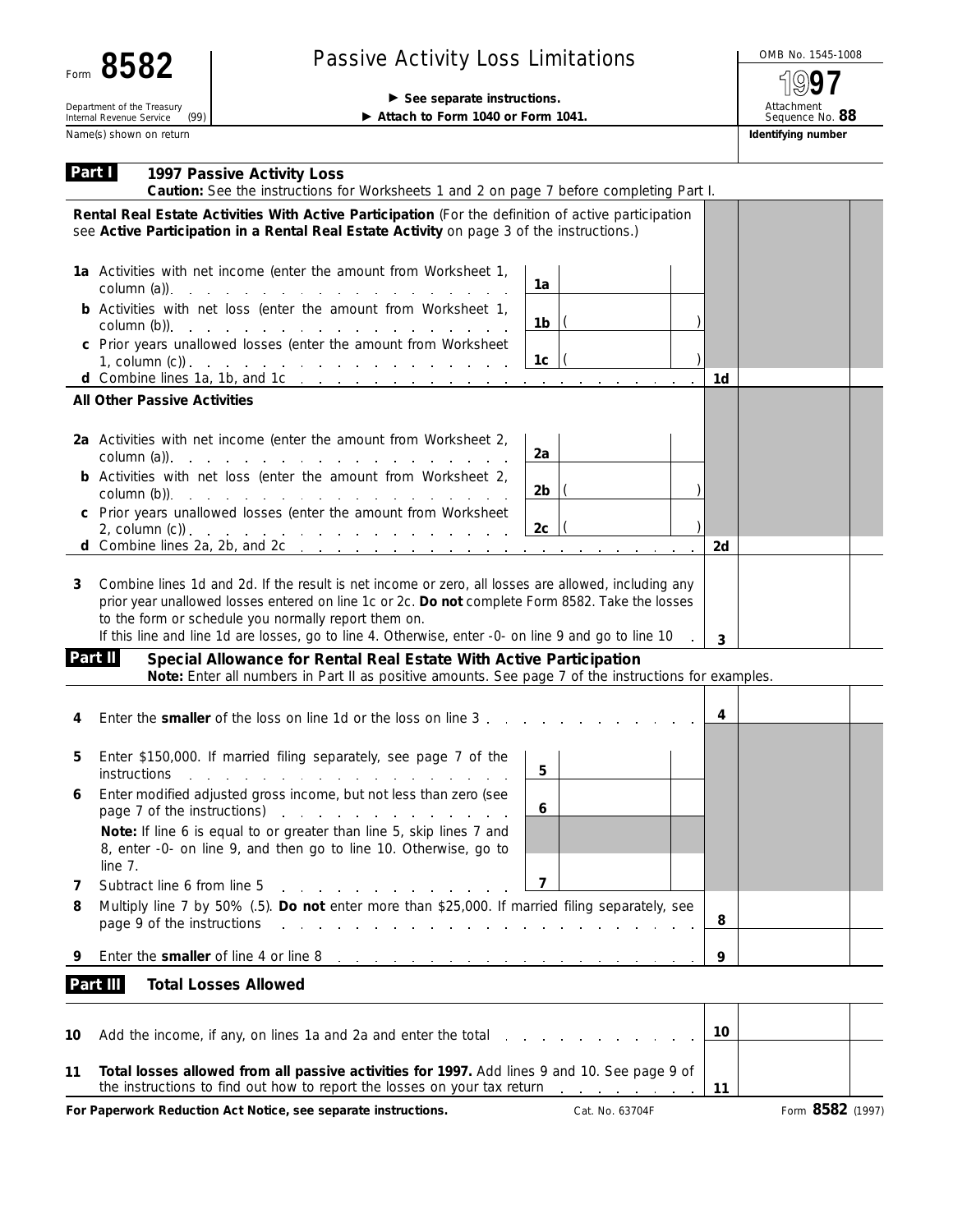**Caution:** *The worksheets are not required to be filed with your tax return and may be detached before filing Form 8582. Keep a copy of the worksheets for your records.*

| Worksheet 1—For Form 8582, Lines 1a, 1b, and 1c (See page 6 of the instructions.)                                                              |                                       |                                       |  |                                 |  |                          |                                            |  |
|------------------------------------------------------------------------------------------------------------------------------------------------|---------------------------------------|---------------------------------------|--|---------------------------------|--|--------------------------|--------------------------------------------|--|
| Name of activity                                                                                                                               | Current year                          |                                       |  | Prior years                     |  | Overall gain or loss     |                                            |  |
|                                                                                                                                                | (a) Net income<br>(line 1a)           | (b) Net loss<br>(line 1b)             |  | (c) Unallowed<br>loss (line 1c) |  | (d) Gain                 | (e) Loss                                   |  |
|                                                                                                                                                |                                       |                                       |  |                                 |  |                          |                                            |  |
|                                                                                                                                                |                                       |                                       |  |                                 |  |                          |                                            |  |
|                                                                                                                                                |                                       |                                       |  |                                 |  |                          |                                            |  |
|                                                                                                                                                |                                       |                                       |  |                                 |  |                          |                                            |  |
| Total. Enter on Form 8582, lines 1a,<br>1b, and 1c.<br>and the contract of the con-                                                            |                                       |                                       |  |                                 |  |                          |                                            |  |
| Worksheet 2-For Form 8582, Lines 2a, 2b, and 2c (See page 7 of the instructions.)                                                              |                                       |                                       |  |                                 |  |                          |                                            |  |
|                                                                                                                                                | Current year                          |                                       |  | Prior years                     |  | Overall gain or loss     |                                            |  |
| Name of activity                                                                                                                               | (a) Net income<br>(line $2a$ )        | (b) Net loss<br>(line 2b)             |  | (c) Unallowed<br>loss (line 2c) |  | (d) Gain                 | (e) Loss                                   |  |
|                                                                                                                                                |                                       |                                       |  |                                 |  |                          |                                            |  |
|                                                                                                                                                |                                       |                                       |  |                                 |  |                          |                                            |  |
|                                                                                                                                                |                                       |                                       |  |                                 |  |                          |                                            |  |
| Total. Enter on Form 8582, lines 2a,<br>2b, and 2c.                                                                                            |                                       |                                       |  |                                 |  |                          |                                            |  |
| the contract of the contract of<br>Worksheet 3—Use this worksheet if an amount is shown on Form 8582, line 9 (See page 8 of the instructions.) |                                       |                                       |  |                                 |  |                          |                                            |  |
| Name of activity                                                                                                                               | Form or schedule<br>to be reported on | (a) Loss                              |  | (b) Ratio                       |  | (c) Special<br>allowance | (d) Subtract column<br>(c) from column (a) |  |
|                                                                                                                                                |                                       |                                       |  |                                 |  |                          |                                            |  |
|                                                                                                                                                |                                       |                                       |  |                                 |  |                          |                                            |  |
|                                                                                                                                                |                                       |                                       |  |                                 |  |                          |                                            |  |
|                                                                                                                                                |                                       |                                       |  |                                 |  |                          |                                            |  |
| Total                                                                                                                                          |                                       |                                       |  | 1.00                            |  |                          |                                            |  |
| Worksheet 4-Allocation of Unallowed Losses (See page 8 of the instructions.)                                                                   |                                       |                                       |  |                                 |  |                          |                                            |  |
| Name of activity                                                                                                                               | Form or schedule<br>to be reported on |                                       |  | (a) Loss                        |  | (b) Ratio                | (c) Unallowed loss                         |  |
|                                                                                                                                                |                                       |                                       |  |                                 |  |                          |                                            |  |
|                                                                                                                                                |                                       |                                       |  |                                 |  |                          |                                            |  |
|                                                                                                                                                |                                       |                                       |  |                                 |  |                          |                                            |  |
|                                                                                                                                                |                                       |                                       |  |                                 |  |                          |                                            |  |
| <b>Total</b><br>Worksheet 5-Allowed Losses (See page 8 of the instructions.)                                                                   |                                       |                                       |  |                                 |  | 1.00                     |                                            |  |
| Name of activity                                                                                                                               |                                       | Form or schedule<br>to be reported on |  | (a) Loss                        |  | (b) Unallowed loss       | (c) Allowed loss                           |  |
|                                                                                                                                                |                                       |                                       |  |                                 |  |                          |                                            |  |
|                                                                                                                                                |                                       |                                       |  |                                 |  |                          |                                            |  |
|                                                                                                                                                |                                       |                                       |  |                                 |  |                          |                                            |  |
|                                                                                                                                                |                                       |                                       |  |                                 |  |                          |                                            |  |
| Total                                                                                                                                          |                                       |                                       |  |                                 |  |                          |                                            |  |
|                                                                                                                                                |                                       |                                       |  |                                 |  |                          |                                            |  |